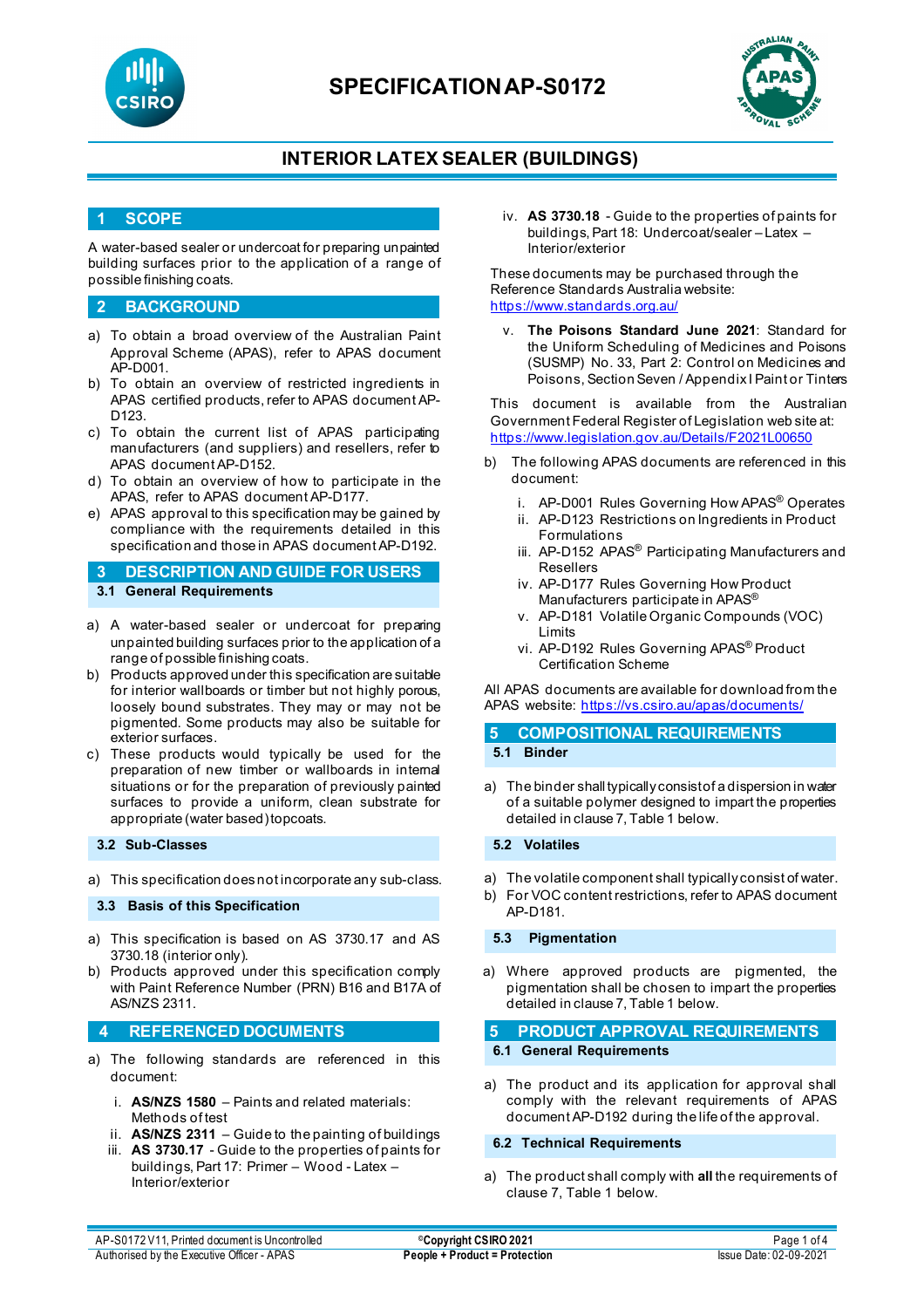



## **INTERIOR LATEX SEALER (BUILDINGS)**

- b) The manufacturers own quality control schedule of tests and limits shall be allowed subject to the approval of the Executive Officer (EO), APAS.
- c) On request, the EO may request the results of the tests for a batch and compare these with previous batches.
- d) Density and non-volatile content by weight (NVCW) figures for each production batch of the approved product shall be within ±3% of the actual (not theoretical) figures quoted in the original product approval submission (APAS document AP-D139).
- e) Subject to compliance with all the requirements of this specification, the level of Approval appropriate to the application shall be given to the system.

### **6.3 Health and Safety Requirements**

- a) The manufacturer's Safety Data Sheet (SDS) must be studied closely prior to using the product and complied with during use of the product.
- b) Products intended for sale in Australia shall comply with all the requirements of the SUSMP. Products intended for sale in other countries shall comply with all local WHS and environmental requirements.
- c) The product shall comply with all requirements of clause 6.3 and 6.4 of APAS document AP-D192.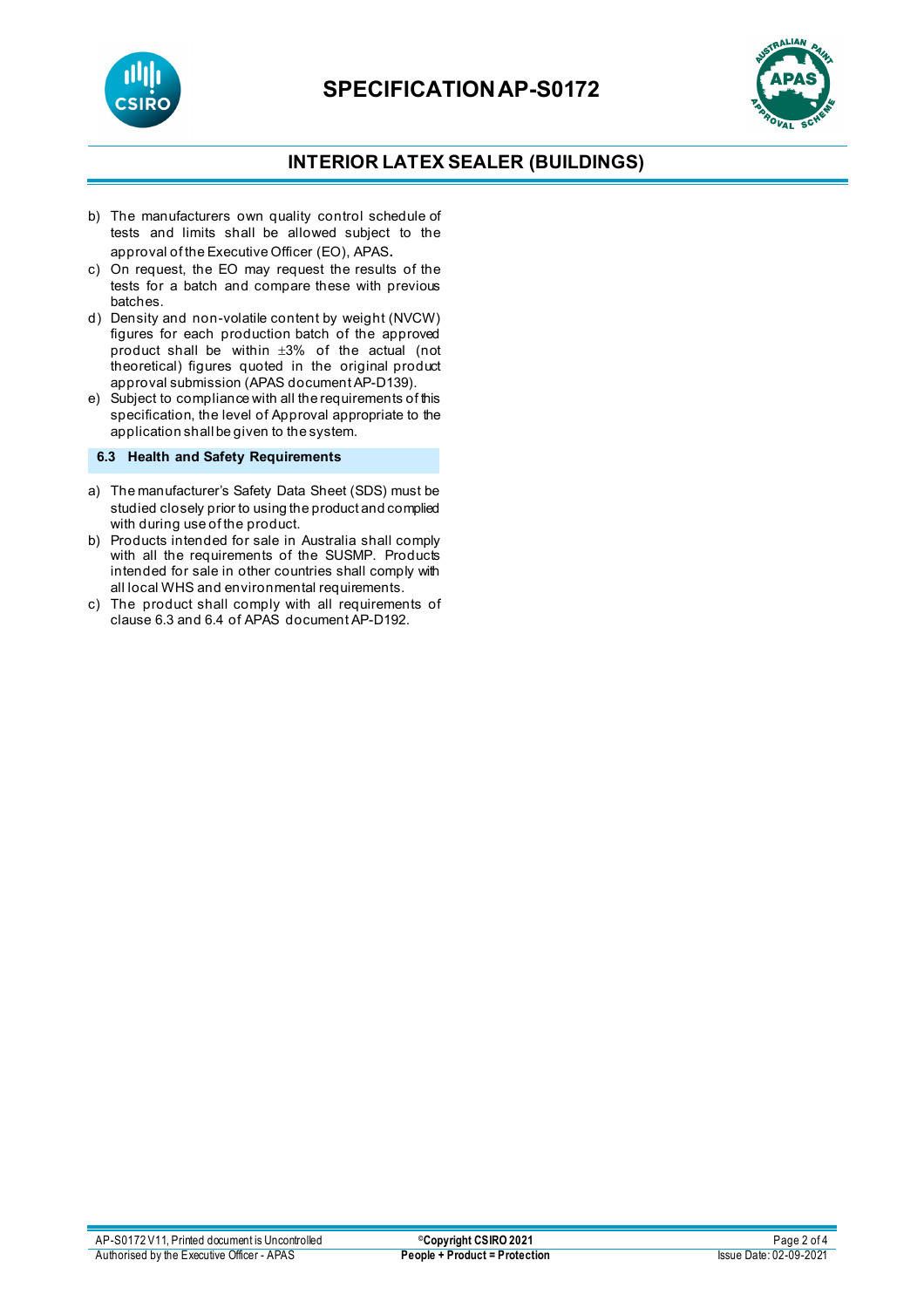

# **SPECIFICATIONAP-S0172**



# **INTERIOR LATEX SEALER (BUILDINGS)**

# **7 TABLE 1: PERFORMANCE PROPERTIES**

| <b>TEST</b>                                        | <b>AS/NZS</b><br>1580<br><b>METHOD</b> | <b>REQUIREMENTS</b>                                                                                                                                                                                                                                                                                                                   |  |
|----------------------------------------------------|----------------------------------------|---------------------------------------------------------------------------------------------------------------------------------------------------------------------------------------------------------------------------------------------------------------------------------------------------------------------------------------|--|
| <b>General Requirements</b>                        | AS 3730.18                             | Shall comply with all the requirements of clause 5.3 Liquid Paint, 5.4<br>Application Properties, 5.5 Applied Film (except 5.5.7 Resistance<br>to Natural Weathering) and 5.6 Cleaning of Equipment, unless<br>modified as per below.                                                                                                 |  |
|                                                    |                                        | All results shall be reported.                                                                                                                                                                                                                                                                                                        |  |
| <b>Additional Wet Paint Tests</b>                  |                                        |                                                                                                                                                                                                                                                                                                                                       |  |
| Non-volatile Content by Volume<br>(Volume solids)  | 301.2                                  | Minimum 33%.<br>Volume solids may be determined theoretically from raw material<br>data except where solid constituents incorporate sealed air voids.                                                                                                                                                                                 |  |
| Viscosity                                          | 214.3                                  | $0.07 - 0.2$ Pa.s.                                                                                                                                                                                                                                                                                                                    |  |
| Equipment Clean-up                                 |                                        | At the completion of the application tests, the equipment shall be<br>readily cleaned with water and detergent.                                                                                                                                                                                                                       |  |
| VOC Content                                        | <b>APAS</b><br>AP-D181                 | Refer to APAS document AP-D181 for method and limits.<br>If the APAS specification is not listed on AP-D181, a declaration of<br>VOC content is still required.                                                                                                                                                                       |  |
| <b>Additional Dry Film Tests</b>                   |                                        |                                                                                                                                                                                                                                                                                                                                       |  |
| Opacity                                            | 213.2                                  | $\geq$ 94% at 16 m <sup>2</sup> /L spreading rate.                                                                                                                                                                                                                                                                                    |  |
| Specular Gloss                                     | 602.2                                  | Maximum 50 at 60°.                                                                                                                                                                                                                                                                                                                    |  |
| Adhesion of Paint System over Full<br>Gloss Enamel |                                        | A paint system on timber consisting of one coat of primer to APAS<br>specification 0181, one coat of undercoat to APAS specification AP-<br>S0016/1 and one coat of black enamel to APAS specification AP-<br>S0015/1 is allowed to dry for 28 days and then overcoated with one<br>coat of APAS specification AP-S0172 latex sealer. |  |
|                                                    |                                        | The panel is allowed to dry for 24 hours. The panel, in a horizontal<br>position, is then mist-sprayed with distilled water to saturate the<br>surface and is kept under a bell jar or similar enclosure at 45°C for 24<br>hours. On examination, the panel shall not show any signs of<br>blistering.                                |  |